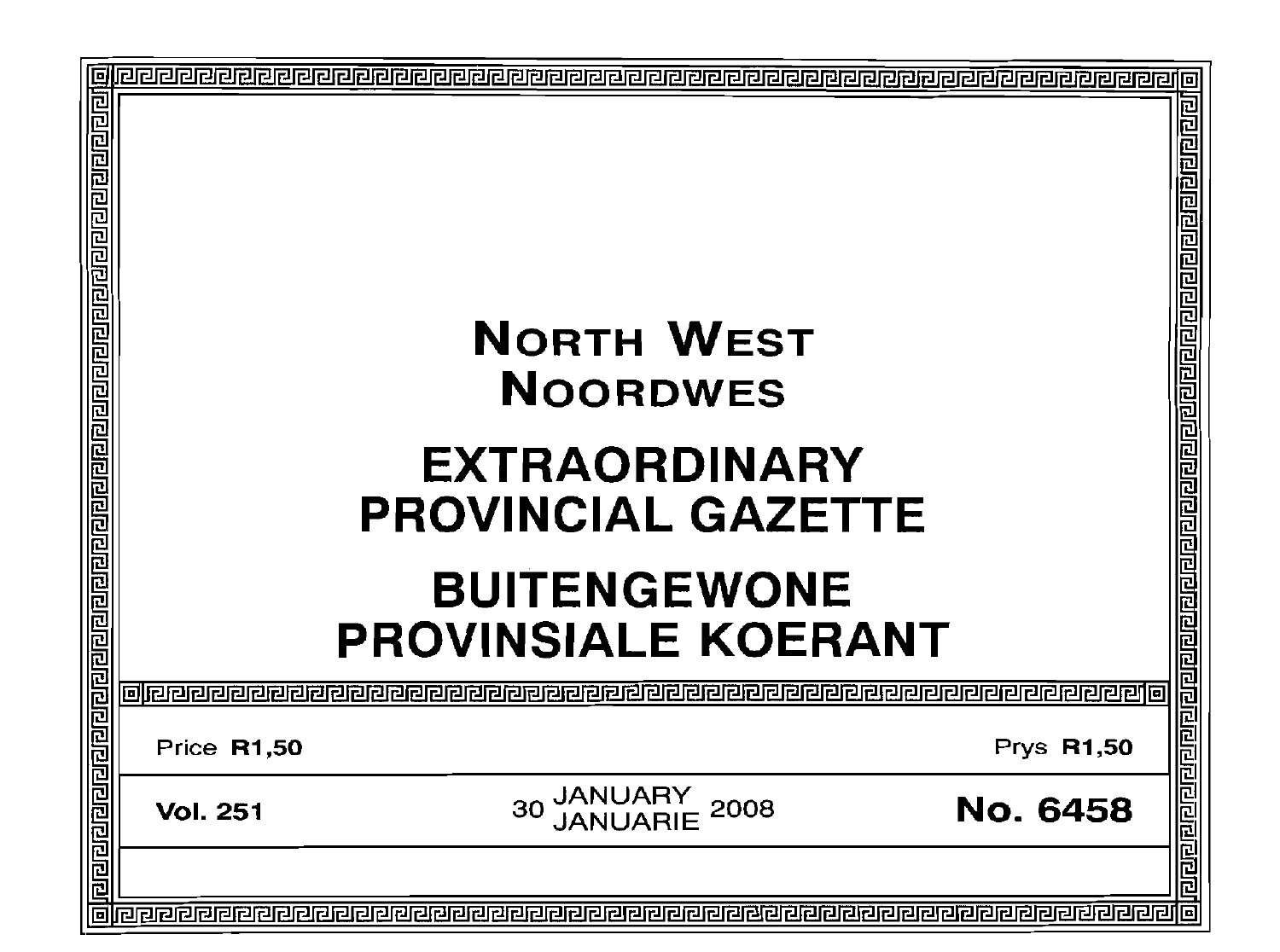## **CONTENTS· INHOUD**

| No. |                                                                                                             | No | Gazette<br>No. |
|-----|-------------------------------------------------------------------------------------------------------------|----|----------------|
|     | <b>LOCAL AUTHORITY NOTICES</b>                                                                              |    |                |
| 26  | Town-planning and Townships Ordinance (15/1986): Local Municipality of Madibeng: Declaration as an approved |    | 6458           |
|     |                                                                                                             |    | 6458           |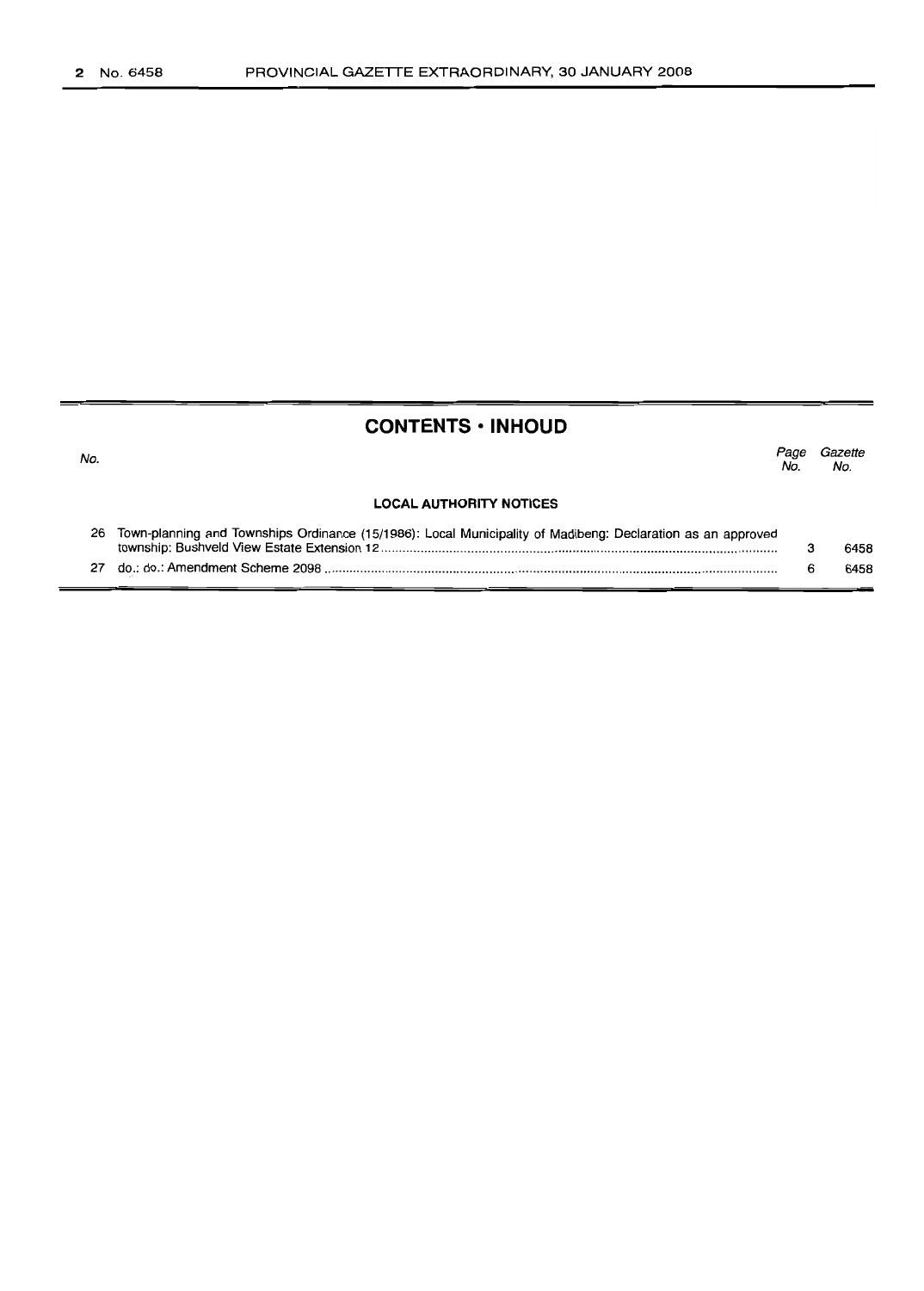# **LOCAL AUTHORITY NOTICES**

## **LOCAL AUTHORITY NOTICE 26**

#### LOCAL MUNICIPALITY OF MADIBENG

#### DECLARATION AS AN APPROVED TOWNSHIP BUSHVELD VIEW ESTATE EXTENSION 12

IN TERMS OF THE PROVISIONS OF SECTION 103 OF THE TOWN PLANNING AND TOWNSHIPS ORDINANCE, 1986 (ORDINANCE 15 OF 1986), THE LOCAL AUTHORITY OF MADIBENG HEREBY DECLARES BUSHVELD VIEW ESTATE EXTENSION 12 TO BE AN APPROVED TOWNSHIP, SUBJECT TO THE CONDITIONS SET OUT IN THE SCHEDULE HERETO

#### **SCHEDULE**

STATEMENT OF THE CONDITIONS UNDER WHICH THE APPLICATION MADE BY SEASONS SPORT AND SPA RESORT (PTY) LTD (HEREINAFTER REFERRED TO AS THE APPLICANTITOWNSHIP OWNER) UNDER THE PROVISIONS OF CHAPTER 3 THE TOWN-PLANNING AND TOWNSHIPS ORDINANCE, 1986 (ORDINANCE 15 OF 1986), FOR PERMISSION TO ESTABLISH A TOWNSHIP ON PORTION 116 (A PORTION OF PORTION 115) OF THE FARM HARTEBEESTFONTEIN 445 JQ HAS BEEN GRANTED

#### 2. CONDITIONS OF ESTABLISHMENT (CONDITIONS WHICH WILL BE APPLICABLE TO THE APPROVED TOWNSHIP IN TERMS OF SECTION 103 OF ORDINANCE 15 OF 1986)

2.1 Name

The name of the township shall be Bushveld View Estate Extension 12.

#### 2.2 Design

The township shall consist of erven and streets as indicated on approved Layout Plan 600/039101 dated January 2007 and General Plan no SG 5413/2007.

### 23 Disposal of Existing Conditions of Title

2.31 All erven shall be made subject, and entitled, to existing conditions and servitudes, if any, but excluding the following:

> Condition B on page 2 of deed of Transfer 99649/05 will only affect Erven 543, 545, 546 and 550 and reads as follows:

> "Onderhewing aan 'n boorgat- en pyplynserwituut 6,00 meter wyd aangedui met die Iyn A E J wat die westelike grens voorstel en figuur F G H J F 'n serwituut voorstel en meer volledig sal b/yk uit onderverdelingsdiagram LG Kaart 14436/1998 ten gunste van Gedeelte 231 (gedeelte van Gedee/te 116) van die plaas HARTEBEESTFONTEIN 445, Registrasie Afdeling JQ, Noordwes Provinsie. "

## 2.4 Removal of litter

The applicant shall be compelled to subscribe to the municipal refuse removal service.

#### 2.5 Removal and/or replacement of municipal services

If, by reason of the establishment of the township it should become necessary to remove or replace any existing municipal services, the cost thereof shall be borne by the applicant.

#### 2.6 Obligations in regard to essential services

The townships owner shall within such period as the local authority may determine, fillful his obligations in respect of the provisions of water, electricity and sanitary services and the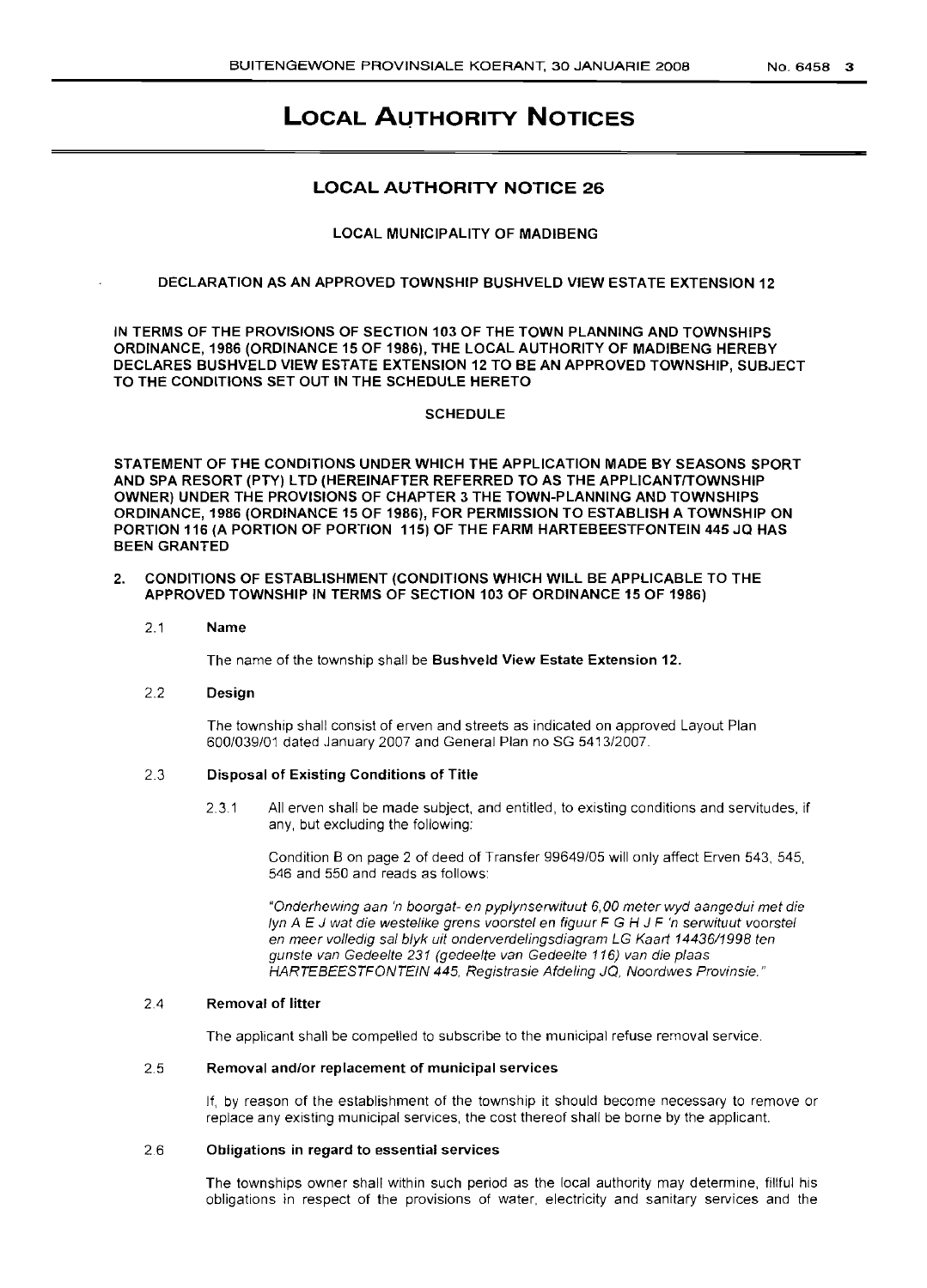installation of systems therefore, as previously agreed upon between the townships owner and the local authority.

#### 2.7 **Compliance with conditions imposed**

The townships owner shall at his own expense comply with all the conditions imposed by which the North West Department of Agriculture, Conservation and Environment has granted the applicant authorisation in terms of Regulations no 1182 and 1183 promulgated in terms of Sections 21, 22 and 26 of the Environmental Conservation Act, 1989 (Act 73 of 1989) for the development of the township.

#### 2.8 **Formulation, duties and responsibilities of the Home Owners Association**

- (i) The applicant shall properly and legally consitute a Home Owners Association prior to the transfer of any erf.
- (ii) Erven 541 up to and including 550 shall be transferred to the Home Owners Association who shall take full responsibility for the maintenance of the abovementioned erven.
- (iii) The applicant shall construct access ways on Erven 547 up to and including 550 and then transfer such infrastructure to the Home Owners Association who shall be responsible for ongoing maintenance thereof.
- (iv) Owners of erven in Bushveld View Estate Extension 12 or any subdivision thereof,or of any sectional title unit thereon or of any interest therein, shall authomatically become and shall remain members of the Home Owners Association and be subject to its memorandum and articles until such owners cease to be owners as aforesaid. .None of the said erven, nor any unit erected thereon, nor any interest therein, shall be transferred to any person who has not bound himselflherslef/itself to the satifaction of the Home Owners Association to become a member thereof and without the prior written confirmation of the Home Owners Association that all amounts due to the Home Owners Association by the owner have been paid in full.

## 3. **CONDITIONS OF TITLE**

#### 3.1 **THE ERVEN MENTIONED BELOW SHALL BE SUBJECT TO THE CONDITIONS AS INDICATED, LAID DOWN BY THE LOCAL AUTHORITY IN TERMS OF THE PROVISIONS OF THE TOWN-PLANNING AND TOWNSHIPS ORDINANCE, 1986 (ORDINANCE 15 OF 1986)**

#### 3.1.1 **All erven**

- (a) The erf is subject to a servitude, 2m wide, for municipal services (water, sewer, electricity and stormwater) (hereinafter referred as "the services'), in favour of the local authority along any two boundaries, except the street boundary and, in the case of a panhandle erf, an additional servitude for municipal purposes, 2m wide, over the entrance portion of the erf, if and when required by the local authority: Provided that the local authority may waive any such servitude.
- (b) No building or other structure may be erected within the aforesaid servitude area and no trees with large roots may be planted within the area of such servitude or within a distance of 2m from it.
- (a) The local authority shall be entitled to temporarily deposit on the land adjoining the aforesaid servitude, any material it excavates during the laying, maintenance or removal of such services and other works which in its discretion it regards necessary and furthermore the local authority shall be entitled to reasonable access to the said property for the aforesaid purpose, subject to the provision that the local authority shall make good any damage caused during the laying, maintenance or removal of such services and other works.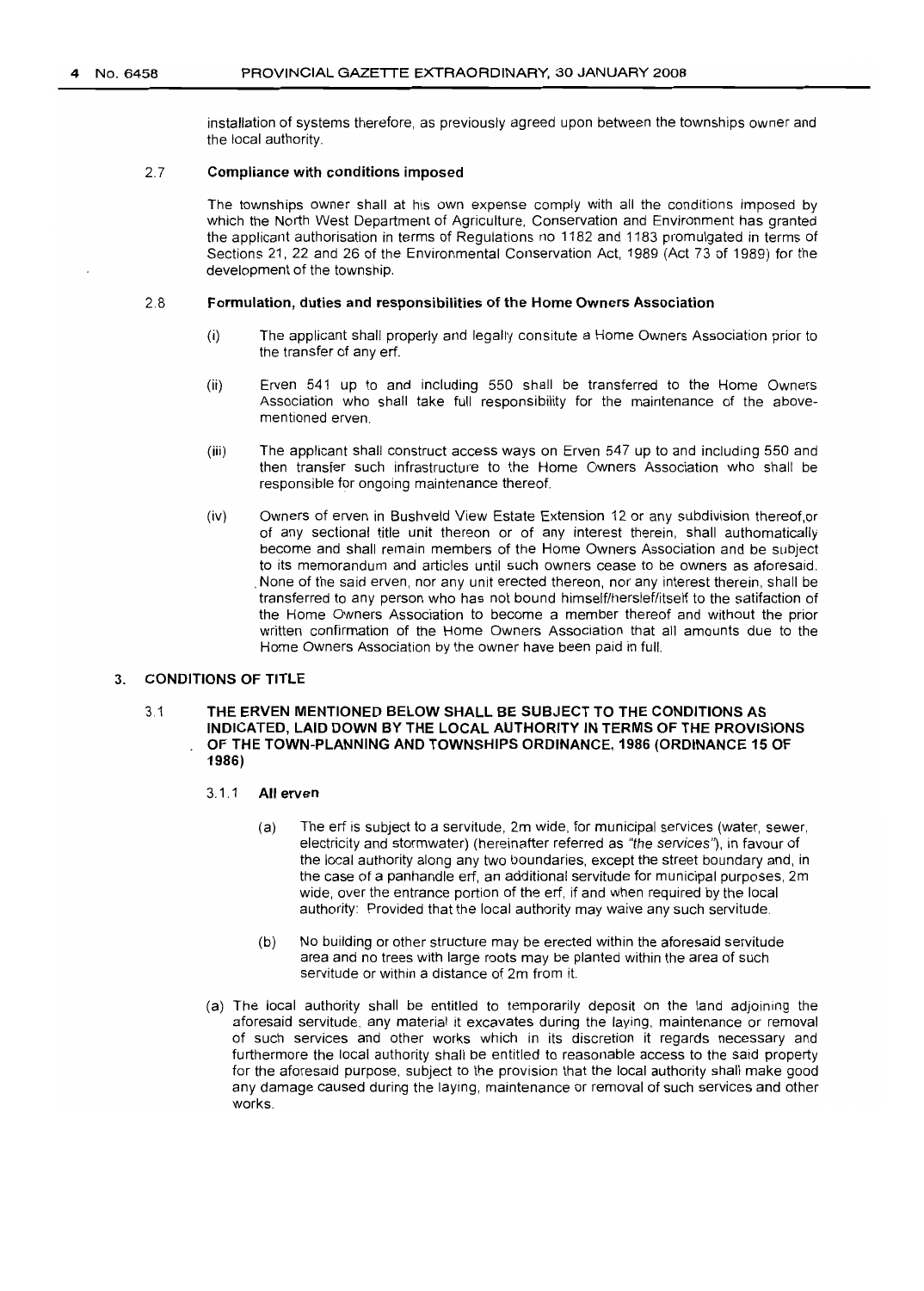## 3.1.2 **Erven 547 up to and including 550**

These erven are subject to a servitude of right of way and municipal services in favour of the local authority, as indicated on General Plan SG5413/2007.

MUNICIPAL MANAGER: MADIBENG LOCAL MUNICIPALITY Municipal Offices, Van Velden Street, Brits, POBox 106, Brits, 0250

(Notice No . ......................) (Reference No. . )